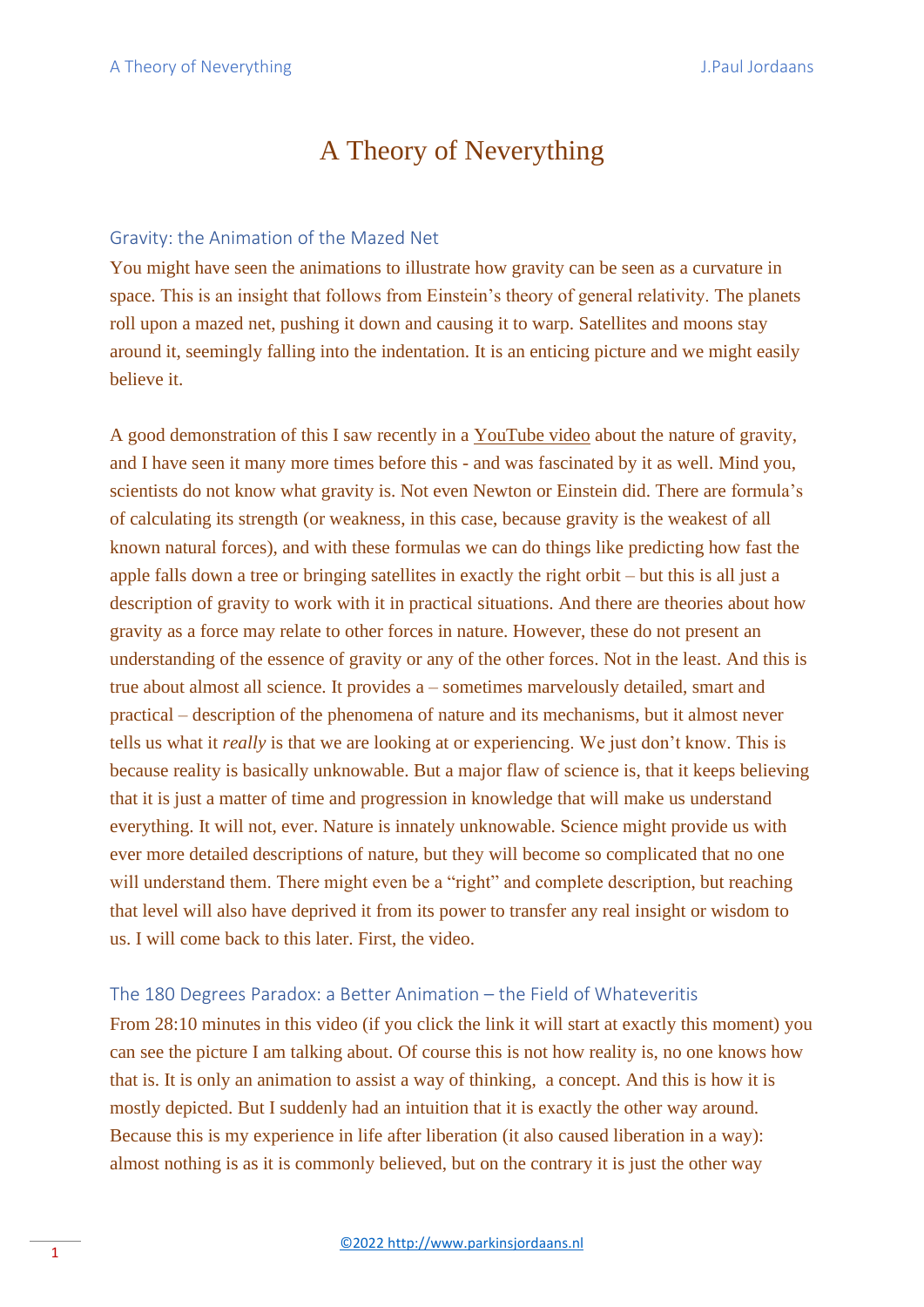around. Literally. This phenomenon is most clearly explained by Fred Davis in [this video.](https://www.youtube.com/watch?v=8Lb3vFx0tHw) For instance, we like to say that we come into this world. But actually, of course, we come *out* of this world. The world is our source. So, I turned autorotation of my tablet off, then turned my screen 180 degrees. What did I see?

There is a flat field of "Whatever-it-is", and everything that tries to manifest – in this case planets and moon - comes out of the very structure of the field (= crystallizes in time and space) and has to push up against this field. The field acts as a sort of "elastic" net, that holds the manifestation in place (or in orbit, at a fixed speed and distance of other manifestations), gives it the "firmness" it needs to stand out in time and place, and also this tries to undo the manifestation, to pull it back into the zero-state of flatness. This accounts – in some unknowable way - for inertia and momentum, and also for gravity, mass and weight. What is manifested, experiences some forces that try to pull it back into the flat field (experienced by us as gravity, and the sense of mass and weight), that has been warped by its standingoutness. And they try to prevent it from "getting away" (separating) = accelerating or decelerating (like inertia and momentum). So there is some balance between forces of doing, of manifestation, and forces of un-doing, or un-manifestation. This balance is continually shifting. If it shifts a bit towards doing, manifestation happens and "somethings" seem to appear, to stand out. If it shifts towards undoing, "somethings" are undone again and absorbed in the field, disappearing. Standing out and absorbing is continually happening. It is what the field does, it is the very nature of "fielding".

And most importantly: there is no real separation. Everything *is* the field, timelessly and without location. Appearances are not separate parts, they are features of the field, "fielding" into seeming erection. There is ever only the field, continually "fielding", producing the illusions of appearances that are always just features of the same field. There is no place or time, only apparantly. This accounts for phenoma as quantum entanglement, which to us (being an illusion ourselves) appears as spooky action at a distance. In reality there is no distance and no time, because there is only the field which is everything and nothing at the same time and place, fielding. There is only that which is beyond here and now. These forces form the very structure and essence of the field itself, the "elasticity" (creativity) of the net of pre-manifestation. We don't know what the net is, mind you, just like we don't know what gravity is, or mass, or inertia. It could be called a field, like an electro-magnetic field, or a gravity field, Higgs-field or the field-of-everything, but these are just names that describe a feature or property of the field. They do not explain what the field is. Or what actually is "fielding". We don't know. And that's okay. You can't understand any phenomenon while on the same level, you only can when you are at a higher level. This means, since we are reality ourselves, we will never be able to understand reality because we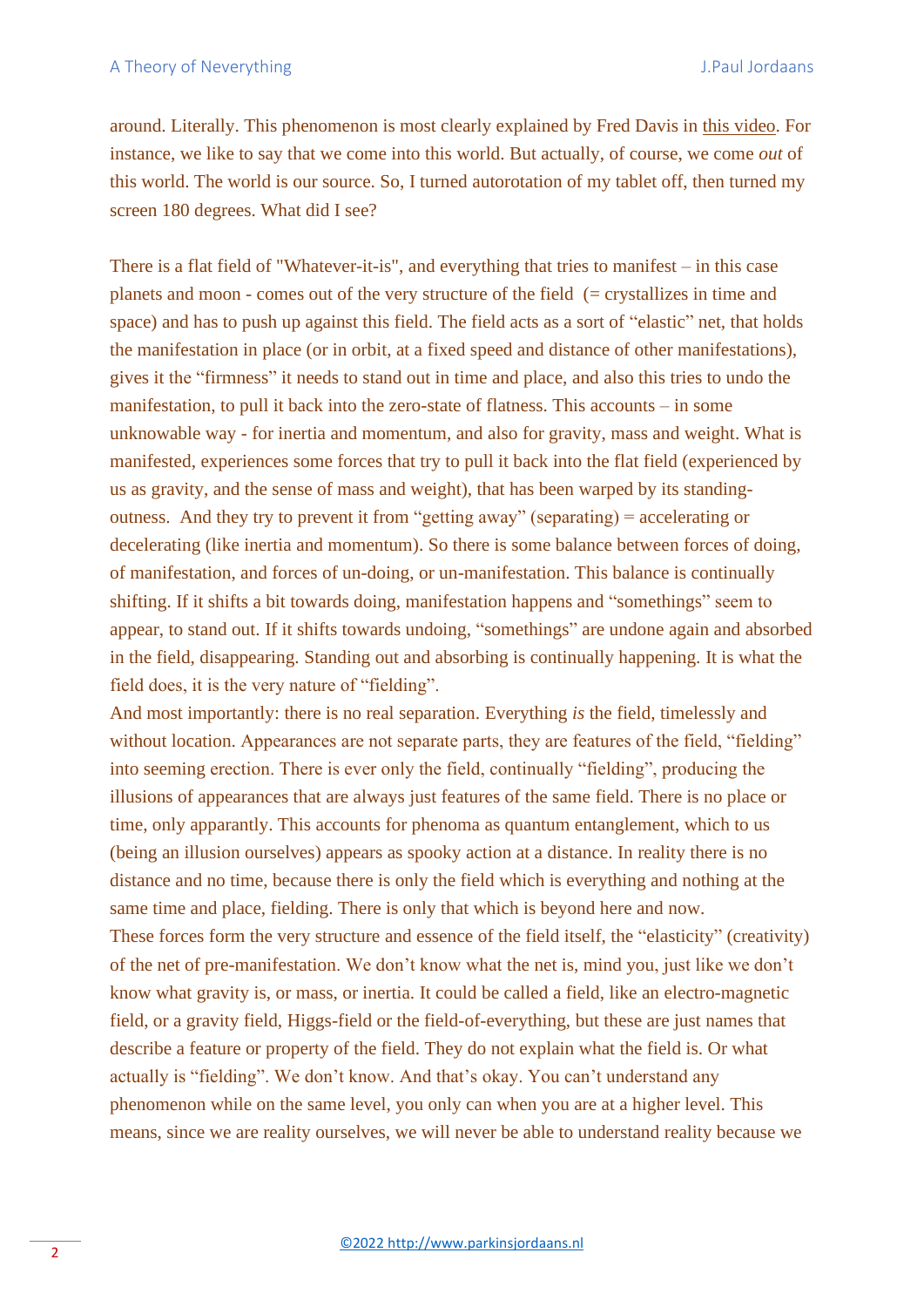are always on the same level, we are it. We can't escape this with our minds. Only premanifestation knows (sometimes called God, but that doesn't make it much clearer at all). But there is hope: although we can't understand it, we can fully experience it. We can't not experience it, how hard we may try. There is [a great video](http://www.youtube.com/watch?v=0cFWLNxw-Qk&t=0s) about this paradox by, again, Fred Davis; he currently simply happens to be one of the most clear one's to point out what nonduality really means. But this is not a matter of the mind, but of the Self – which is our true nature. Our true nature knows exactly what it is. Finding out this realization is, what I call liberation. I talked about this many times before. There are ways to look beyond the mind and find liberation. It is not a finding by the way, much more it is the end of seeking. There are many tales on our website about how to "get to" this (actually, you are already there  $-$  you just have to let go of getting). Now, back to the net or field again.

#### An even Better Animation – What the Field of Whateveritis can do

To avoid confusions of concepts like up and down, and to better depict that manifestation comes out of the un-manifested (and vice versa), one can improve further on the picture of the YouTube film by imagining a *double layered* net with the manifestations occurring between the layers (that are actually always one with each other and with all the manifestations), warping the net in every dimension that they want to manifest as and in. Actually, I imagine the net having a dimension of 0 or infinite, with infinite layers all warped into 1 when in rest, and it is capable of accommodating every manifestation in any set of dimensions that this wants to apparantly stand out in and as, depending on the amount and sort of energy and structure (organization/entropy) that is involved.

This field can Wave, it can Expand, Contract and Ripple. It can also Particle. It can turn into its opposites. And it can do this all simultaneously as well. We don't know how it works, but obviously it does, just look around. On our small human scale it can also (produce phenomena like) Light, Heat, People, Dog, Car, Cloud and Tree. But that would only be what it appears to do, to anything that is manifested in and as it. Because that would also be the wave, the expansion, the contraction, the particle, the heat and light or the rippling itself. And as such it would be an illusion, and no illusion can every dispel itself. So we – as manifested "thing" within the Whateveritis - will never be able to get a clear view of Whateverweare. We are not a man or woman, we are the Oneness of the field that is "man-ing" or "woman-ing". And we will never *know* what this Oneness actually just and miraculously is – because we *are* it. And when we are absolutely silent, in stillness, with a full heart and an obedient and empty mind, we might pick up something so subtle as the structure of Oneness, of Awareness. And "know" (but not with our mind), that we are awareness itself. This is because the field, at the highest level, can also Love. And this is the only thing it does which is *beyond* manifestation. It is its null-status. Or singularity. This manifests in us as liberation. Then we experience not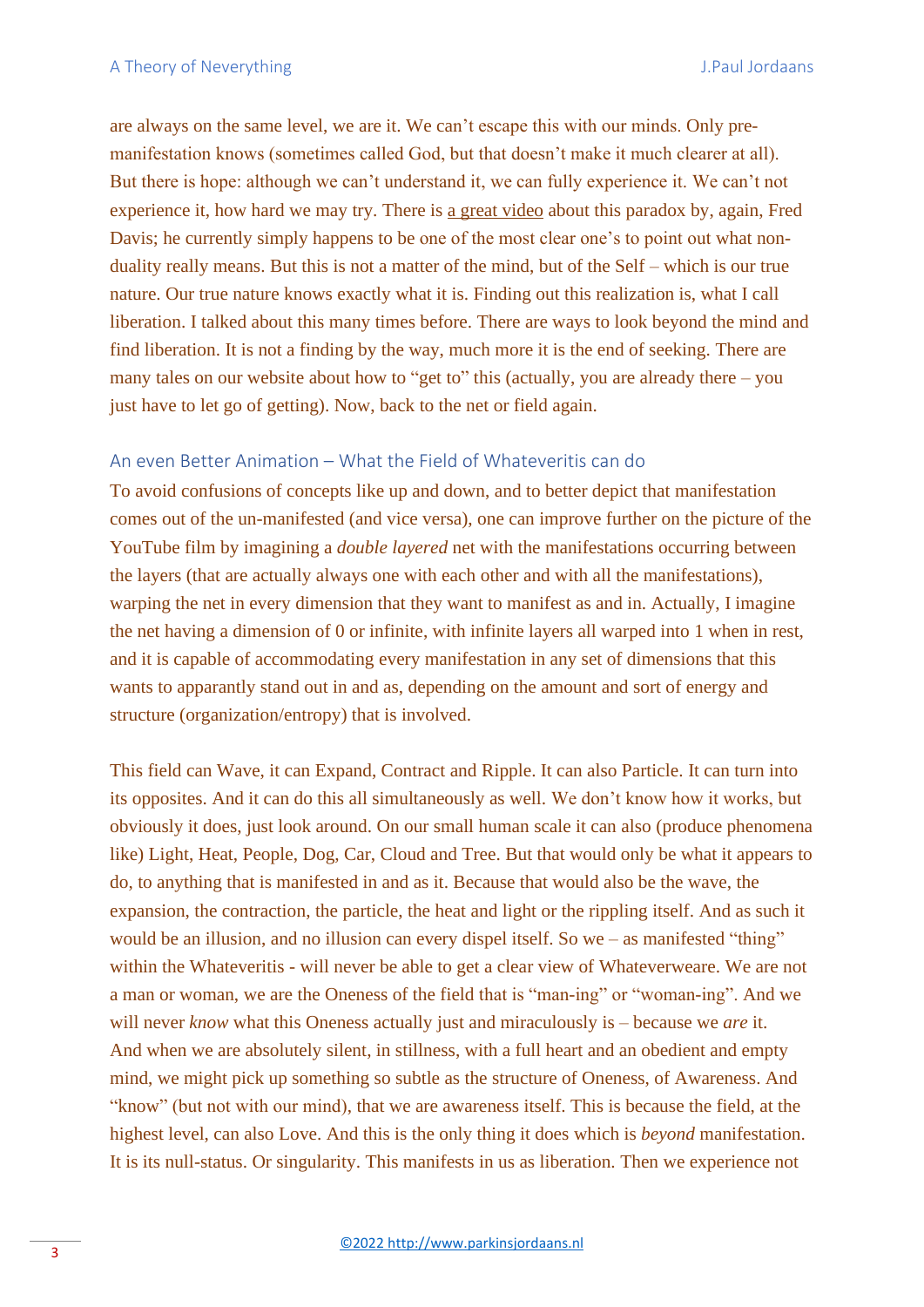only that we can love and live, but that we *are* love and life itself. But that is "another" story (with many examples in [our tales on the website](http://www.parkinsjordaans.nl/paul_debbie.php) – actually, they are all the same story. Back to the field again:

The Theory of Neverything emerges – The Harmony of Spheres and the TAO of TOA The SumTotal of the field and all its seeming manifestations appears to itself and to us as what we call space and matter and energy, Universe, with the apparent physical Laws and Constants, its apparent distances, speeds and emptinesses in between the apparent things, and "normal" phenomena like gravity, inertia, momentum, magnetism, electricity, friction, rotation, spin, charge, but also strange (spooky) phenomena like wave-particle duality, spacetime and quantum entanglement. But actually, these are all illusions or mirages that appear to manifested observers (who are therefor illusions and in the illusion themselves) only, and in reality there is only and timeless the field of pre-manifestation that produces these illusions of separateness and the manyfold diversity of the manifestations, all along just being the one field in all of its features.

Continually everything seems to turn into nothingness and vice versa. All which temporarily produces the illusion of its presence, also continuously and simultaneously sings the song of its own absence. This is what is poetically known as The Harmony of Spheres. I wrote [a poem](http://www.parkinsjordaans.nl/schilderij/104/meditatie) about that once called Meditation; it's in Dutch now but I will translate it in English some day. And timelessly there is the net of pre-manifestation, that is the Awareness that forms the *substratum* of all, where there is no time and space and complete non-local and timeless oneness, with no (=infinite) dimensions, no beginning and no end, no birth and no death. This is what I call my Theory of Neverything (there are also sub theories of Neverywhere and Everywhen\*\* - but I will not go into these now). However, if ever the world would adopt this theory in future (when scientists completely give up hope of finding what they are looking for), I would like them to call it the Theory of aMAZEment (TOA). For three reasons. One is obvious: this is clearly utterly amazing. Secondly, a net is basically formed by the mazes, which are in fact holes in the net, and as such pieces of no-net and nothingness. All the mazes together form the yes-net of everythingness. The mazes and the net are exactly how nothingness and everythingness (neverythingness) continually work together and produce all the forces and phenomena of nature as we know it. And the final reason is, that I can already picture myself right now writing a tale about the Theory of aMAZEment in the future, calling it The TAO of TOA. That would be such a great title! It's ©laimed by me hereby.

#### Mathematics or Physics? It's too Simple for that, and Unpractical

Of course there is currently no mathematics or physics to substantiate this. So I will not apply for a Nobel-prize yet. And if there were, it would probably be either so complicated that no one understood it – or so simple that everyone will overlook its awesomeness. Like  $0 + 0 = 0$ .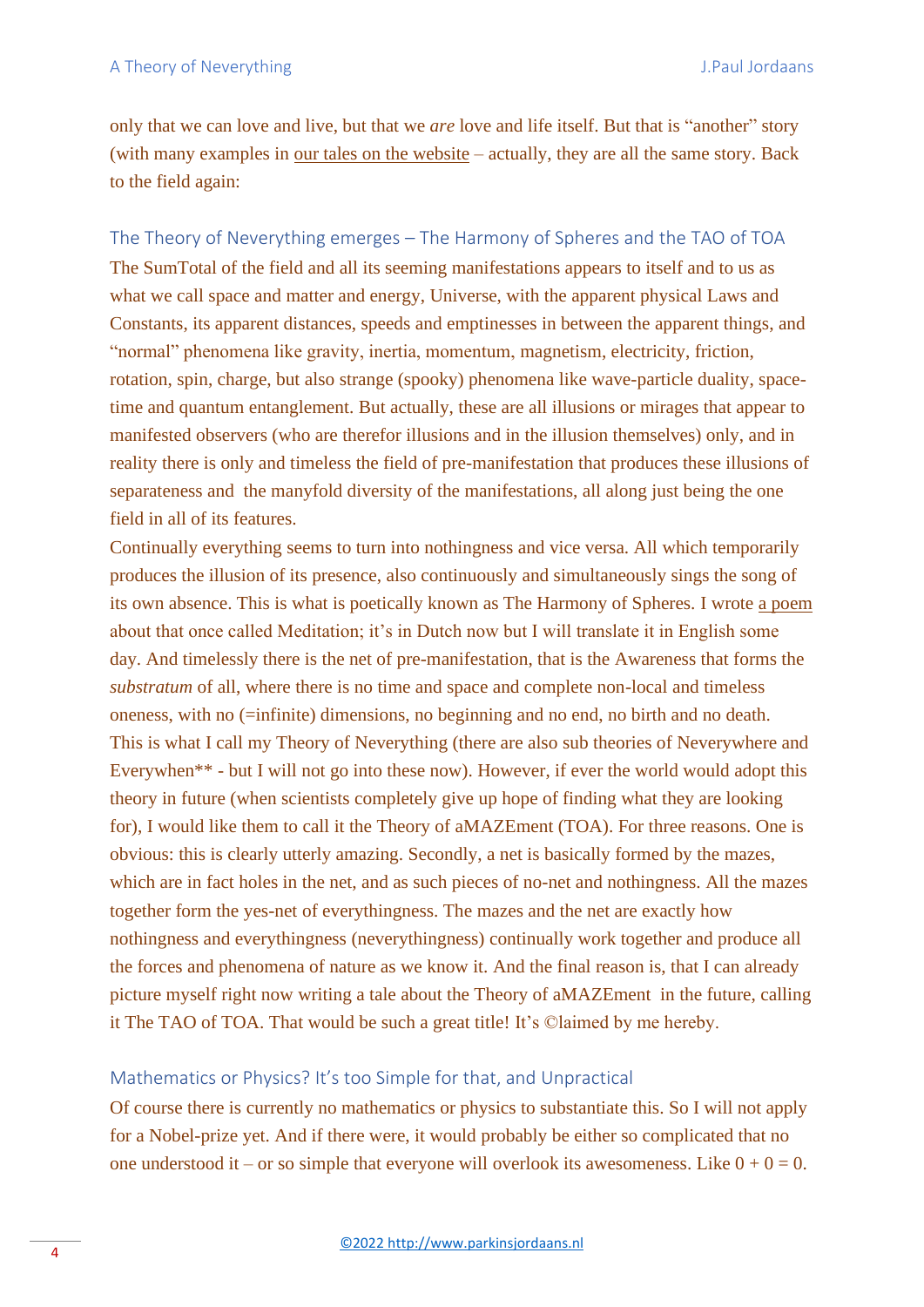Or  $\infty + \infty = \infty$ . In that last case, in words it will sound more or less like this tale. And in any case, it will have no practical implications whatsoever, it will be totally useless to us, because it would not be about gaining, manipulating or using, but just about what is. About being. And there is absolutely no use in that. Being has no purpose, it is its own purpose. It is what happens. It is aliveness as we know it.

## Call of the search for the TOE – Assisi already knew

Currently, physicians are looking for the unified field theory, the theory that will unite Einstein's theorie of general relativity and quantum mechanics. They call it the Theory of Everything (TOE). They think that finding this theory will allow them to understand and predict everything. I predict they will never find it, except perhaps only, if they stare at it long enough, their own big toe. Because the very search is deeply flawed with the presumption that there is something separate like Everything, as opposed to Nothing. Which is not the case. Reality is already innately complete, and we can add nothing to it ever, certainly not our understanding.

The end of searching is not finding, it is just the end of searching. As soon as we stop searching with our minds, reality will expose itself to us in full. "*What you are looking for, is where you are looking from"*. Giovanni di Pietro di Bernardone\* already knew this around the year 1200. In nature, opposites arise together or not at all. This and that, here and there, light and dark, yin and yang – you name it. So, if we insist of looking for a theory, it should be a theory of All, or – how I like to call it – a theory or Neverything. Because this is a nonexisting word, it depicts much more freely what our quest should be all about.

### Looking for Neverything and the Unknown – a Picture

We are looking for the Unknown, and we will only ever find it if we realize that it is not only unknown, but much more Unknowable. We have to get comfortable with not-knowing. And understand that this will explain neverything. That there is nothing to achieve, besides the notion that there is nothing to achieve. Everything has already been taken care of and it presents itself as Reality. There is no control or free will. We are Reality already. Fortunately, to help us in our search for Neverything, recently a very gifted and liberated artist managed to create a picture of it. It's an illusion of course, like all manifestations are. But nevertheless, a helpful and very beautiful illusion. You can see it on our [website here.](http://www.parkinsjordaans.nl/schilderij/461/neverything) If you have seen it once, you will recognize Neverything for the rest of your life immediately on your first encounter.

# What Humanity Really Needs

There is something humanity needs much more than a complex mathematical or physical "scientific" construct, that will always leave more unanswered questions than it could ever